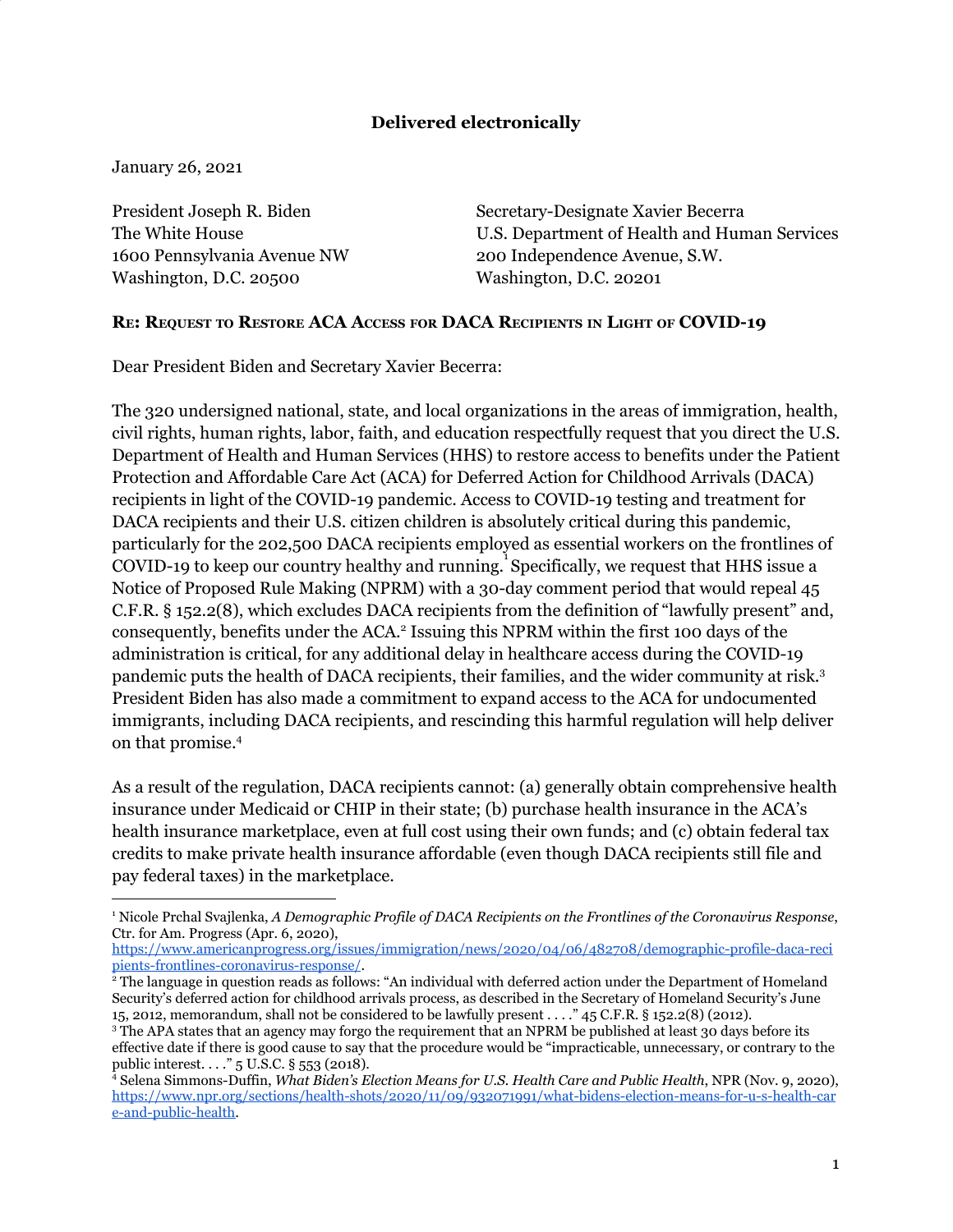Under DACA, immigrant youth with long-term residency in the United States who satisfy a strict set of criminal background and educational criteria are eligible for employment authorization and protection from deportation.<sup>5</sup> Rescission of the regulation, originally implemented under the Obama administration, would restore access to the ACA for approximately 650,000 current DACA recipients and would ultimately benefit a total of 1.7 million with the restoration of DACA.  $6$  The regulation unnecessarily excludes a significant pool of young, healthy adults—the exact type of participants that Congress sought to encourage to participate in the ACA—in the midst of a global pandemic. The regulation promotes worse health outcomes for DACA recipients and their families by foreclosing access to health care, including unsubsidized purchases on health care exchanges, and creates counterproductive barriers to COVID-19 testing and treatment.

In furtherance of this administration's commitment to reduce regulatory burden and expand access to health care, we ask that you undo this misguided regulation. Thank you for your consideration of this request. If you have any questions, please contact Jose Magaña-Salgado at (480) 678-0040 or at jose@masadc.com.

Sincerely,

#### **National**

Adorers of the Blood of Christ Adrian Dominican Sisters African Communities Together African Public Affairs Committee Alianza Americas Alianza Nacional de Campesinas America's Voice American Federation of State, County & Municipal Employees American Federation of Teachers American Friends Service Committee American Psychological Association Anti-Defamation League Asian & Pacific Islander American Health Forum Asian American Legal Defense and Education Fund (AALDEF) Asian Americans Advancing Justice - AAJC Asian Pacific Institute on Gender-Based Violence ASISTA AsylumConnect

<sup>5</sup> Janet Napolitano, Dep't of Homeland Security, Memorandum Letter on Exercising Prosecutorial Discretion with Respect to Individuals Who Came to the United States as Children (June 15, 2012),

https://www.dhs.gov/xlibrary/assets/s1-exercising-prosecutorial-discretion-individuals-who-came-to-us-as-children .pdf. 6 *Immigration and Citizenship Data*, U.S. Cit. & Immigr. Servs., http://bit.ly/38SKZbh (last visited Nov. 23, 2020);

*Deferred Action for Childhood Arrivals (DACA) Data Tools*, Migration Pol'y Inst.,

https://www.migrationpolicy.org/programs/data-hub/deferred-action-childhood-arrivals-daca-profiles (last visited Nov. 23, 2020).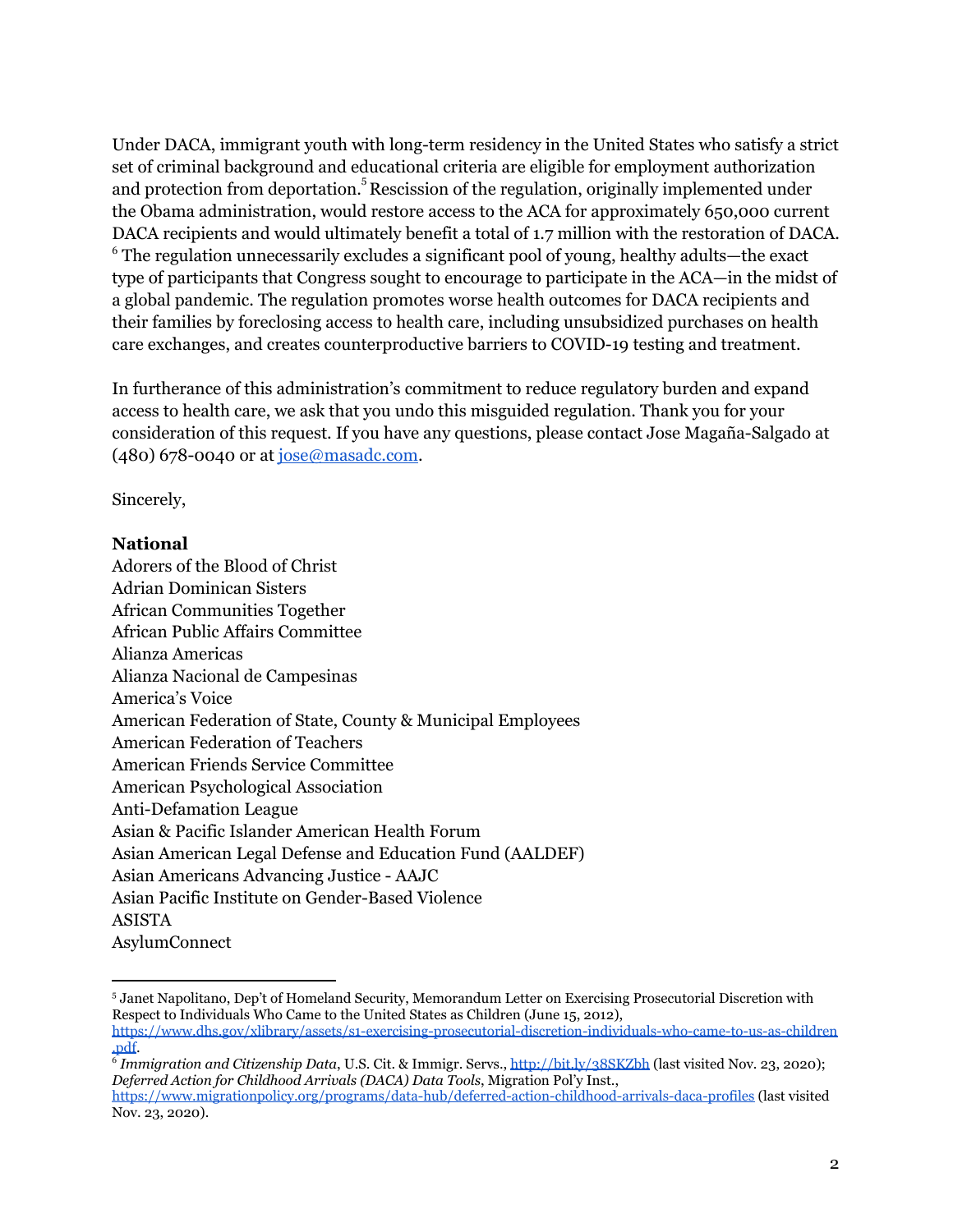Autistic Self Advocacy Network Bend the Arc Jewish Action Blevins Strategies LLC Boston University International Human Rights Clinic Carmelite Sisters, Vedruna CA S A Center for American Progress Center for Law and Social Policy Center for Popular Democracy Center for Reproductive Rights Centro de los Derechos del Migrante, Inc. Chinese American Progressive Action Chispa LCV Christian Reformed Church Office of Social Justice Church World Service Coalition for Disability Health Equity Coalition on Human Needs Congregation of Our Lady of the Good Shepherd, U.S. Provinces Congregation of Sisters of St. Agnes Congregation of St. Joseph Justice Team Daughters of Charity Daughters of Charity USA Disciples Refugee & Immigration Ministries Doctors for Camp Closure Dominican Leadership Conference Dominican Sisters of Sinsinawa Dominican Sisters of Sparkill Empowering Pacific Islander Communities (EPIC) Evangelical Lutheran Church in America Faith in Public Life Families Belong Together (FBT) First Focus on Children Franciscan Action Network Franciscan Sisters of the Poor Freedom Network USA Freedom To Thrive Girls Inc. Grey Nuns of the Sacred Heart Haitian Bridge Alliance H I A S Hispanic Federation Holy Union Sisters - U.S. Province Ignatian Solidarity Network Immigration Hub I m m S c h o o l s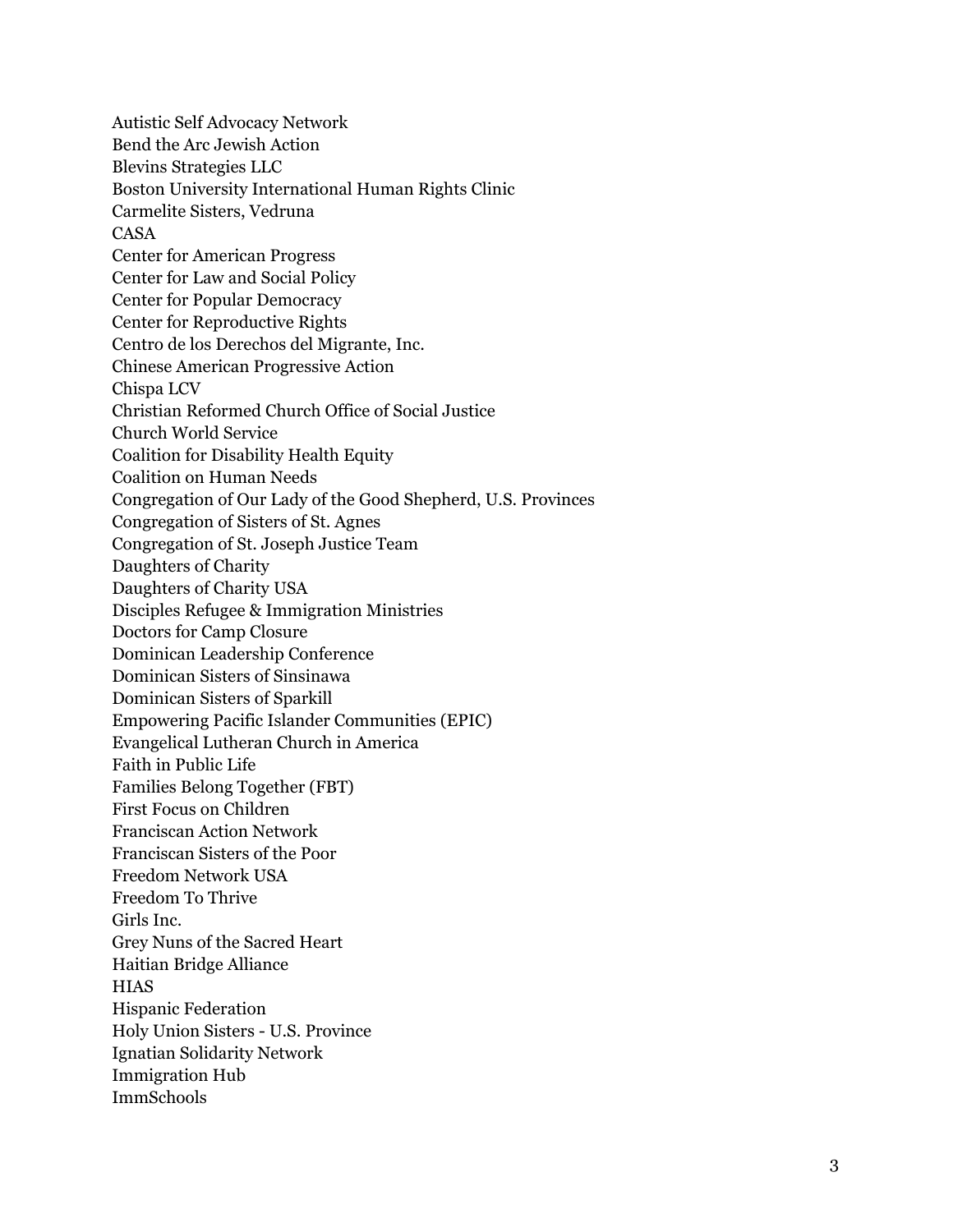Intercommunity Peace & Justice Center International American Relief Society (IARS) International Refugee Assistance Project International Rescue Committee Japanese American Citizens League Jesuit Social Research Institute Lawyers for Good Government Leadership Conference of Women Religious League of Conservation Voters Maryknoll Office for Global Concerns Medical Mission Sisters Mi Familia Vota MomsRising MoveOn NAPAFASA National Advocacy Center of the Sisters of the Good Shepherd National Asian Pacific American Women's Forum (NAPAWF) National Center for Transgender Equality National Council of Asian Pacific Americans National Council of Jewish Women National Education Association National Family Planning & Reproductive Health Association National Immigrant Justice Center National Immigration Law Center National Korean American Service & Education Consortium (NAKASEC) National Latina Institute for Reproductive Justice National Network for Immigrant and Refugee Rights National Organization for Women National Partnership for New Americans Network in Solidarity with the People of Guatemala (NISGUA) NETWORK Lobby for Catholic Social Justice New American Leaders New American Leaders Action Fund Next100 Our Lady of Victory Missionary Sisters Oxfam America People's Action Planned Parenthood Federation of America Poder Latinx Presidents' Alliance on Higher Education and Immigration Provincial Council Clerics of St. Viator (Viatorians) Roman Union Ursulines in the United States School Sisters of Notre Dame - Atlantic Midwest Province School Sisters of Notre Dame - Central Pacific Province Service Employees International Union (SEIU)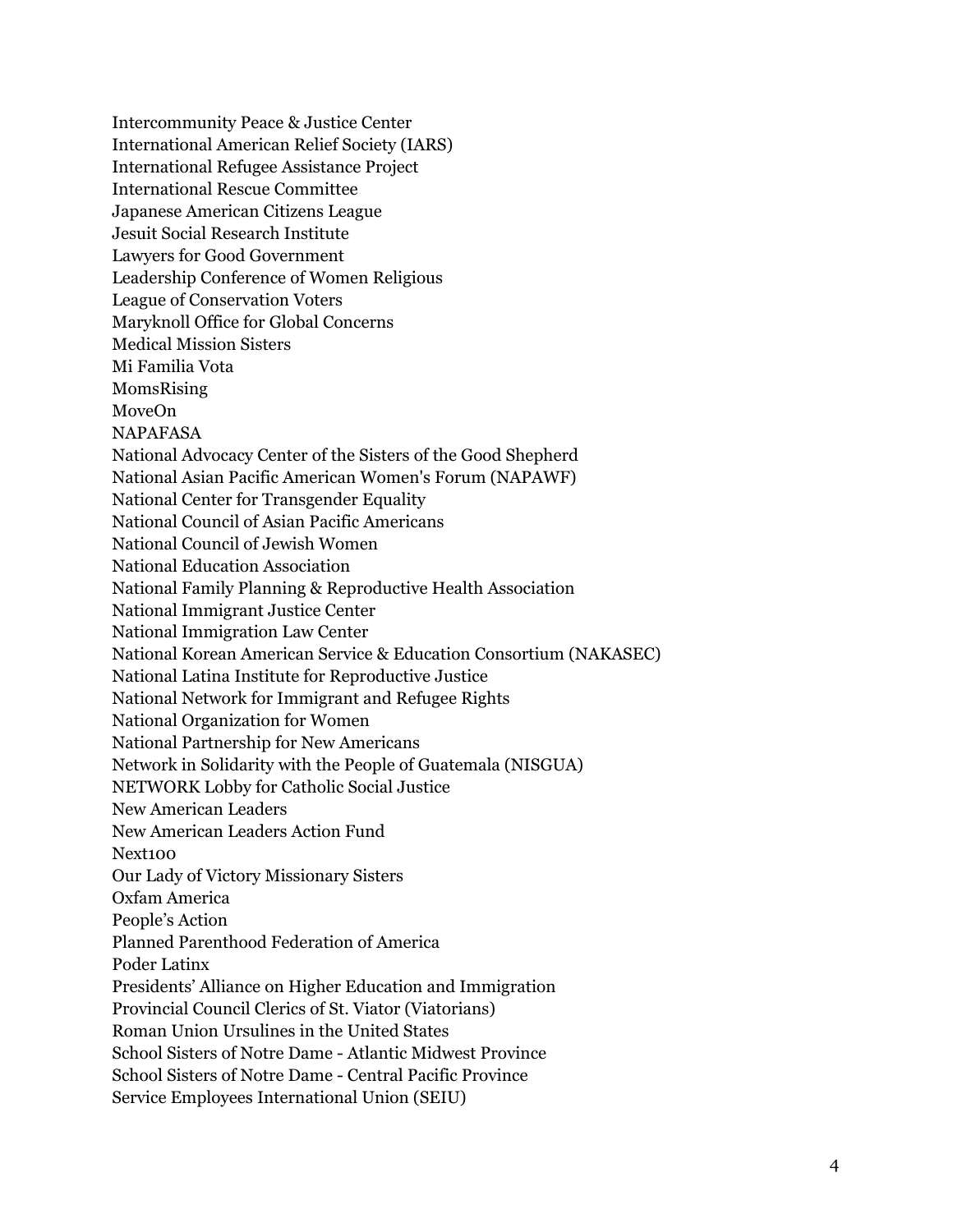Sisters of Bon Secours USA Sisters of Charity of Nazareth Congregational Leadership Sisters of Charity of Nazareth Western Province Leadership Sisters of Charity, BVM Sisters of Christian Charity Sisters of Mercy of the Americas - Justice Team Sisters of Mercy of the Holy Cross USA Province Sisters of Notre Dame de Namur Sisters of Providence, Saint Mary-of-the-Woods, Indiana Sisters of Saint Francis, Rochester, Minnesota Sisters of St. Benedict if Ferdinand, Indiana Sisters of St. Francis Justice, Peace and Care for Creation Committee Sisters of St. Francis of Philadelphia Sisters of St. Francis of the Providence of God Sisters of St. Francis, Clinton, Iowa Sisters of St. Francis, Sylvania, OH Sisters of St. Joseph of Carondelet Sisters of St. Joseph of Carondelet - HI Sisters of St. Joseph of Chambery Sisters of the Holy Cross Sisters of the Presentation of the Blessed Virgin Mary, New Windsor, NY Society of Jesus Sojourners South Texas Human Rights Center Southeast Asia Resource Action Center (SEARAC) Sugar Law Center for Economic and Social Justice T'ruah: The Rabbinic Call for Human Rights Tahirih Justice Center Teach For America The Confess Project The Jus Semper Global Alliance The Leadership Conference on Civil and Human Rights U.S. Committee for Refugees and Immigrants (USCRI) U.S. Federation of the Sisters of St. Joseph UFW Foundation UMC Board of Church and Society RRT UndocuBlack Network Union for Reform Judaism United Church of Christ Justice and Witness Ministries United Methodist General Board of Church and Society United We Dream Voices for Progress Women's Alliance for Theology, Ethics, and Ritual (WATER) Young Center for Immigrant Children's Rights YWCA USA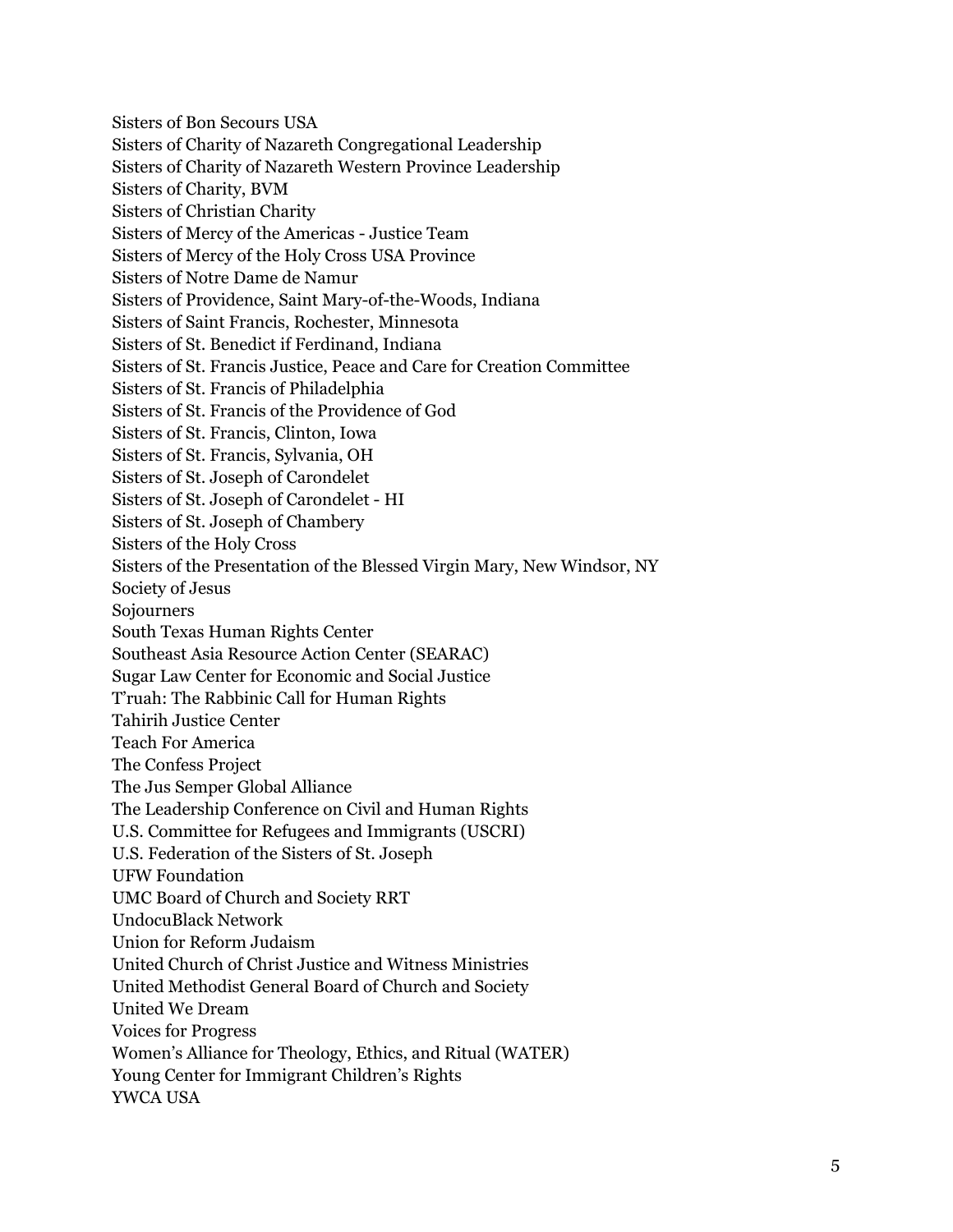### **State or Local**

AB540 Ally Training Project Adhikaar Advocates for Immigrant Rights Advocating Opportunity AIDS Foundation of Chicago Alianza Alliance for Action Alliance4Action Immigration Action Group American Friends Service Committee Colorado ARISE Adelante Arizona Palestine Solidarity Alliance Arkansas United Asian Americans Advancing Justice - Los Angeles Association of Mexicans in North Carolina, Inc. (AMEXCAN) Ayuda Benedictine Sisters of Baltimore Benedictine Sisters of Chicago Benedictine Sisters of Colorado Springs, Benet Hill Monastery Benedictine Sisters of Elizabeth, NJ Benedictine Sisters of Erie Benedictine Sisters of Florida Benedictines for Peace, Local Chapter at St. Scholastica Monastery in Chicago Benet Hill Monastery Cabrini Immigrant Services of NYC, Inc. California Immigrant Policy Center Caminando Juntos - Presentation Sisters Hispanic Ministry Canal Alliance Capuchin Franciscans, Prov. of St. Joseph Casa San Jose Catholic Charities of Central & Northern Missouri/Refugee & Immigration Services Catholic Charities of Southwest Kansas Catholic Charities of West Tennessee Central American Resource Center Chesapeake Multicultural Resource Center Church of Our Saviour/La Iglesia de Nuestro Salvador Church Women United in New York State Clergy and Laity United for Economic Justice of Ventura County Cleveland Jobs with Justice Coalición de Derechos Humanos Coalition for Humane Immigrant Rights (CHIRLA) Community Legal Access Convención Bautista Hispana de Texas Crossing Borders - Dubuque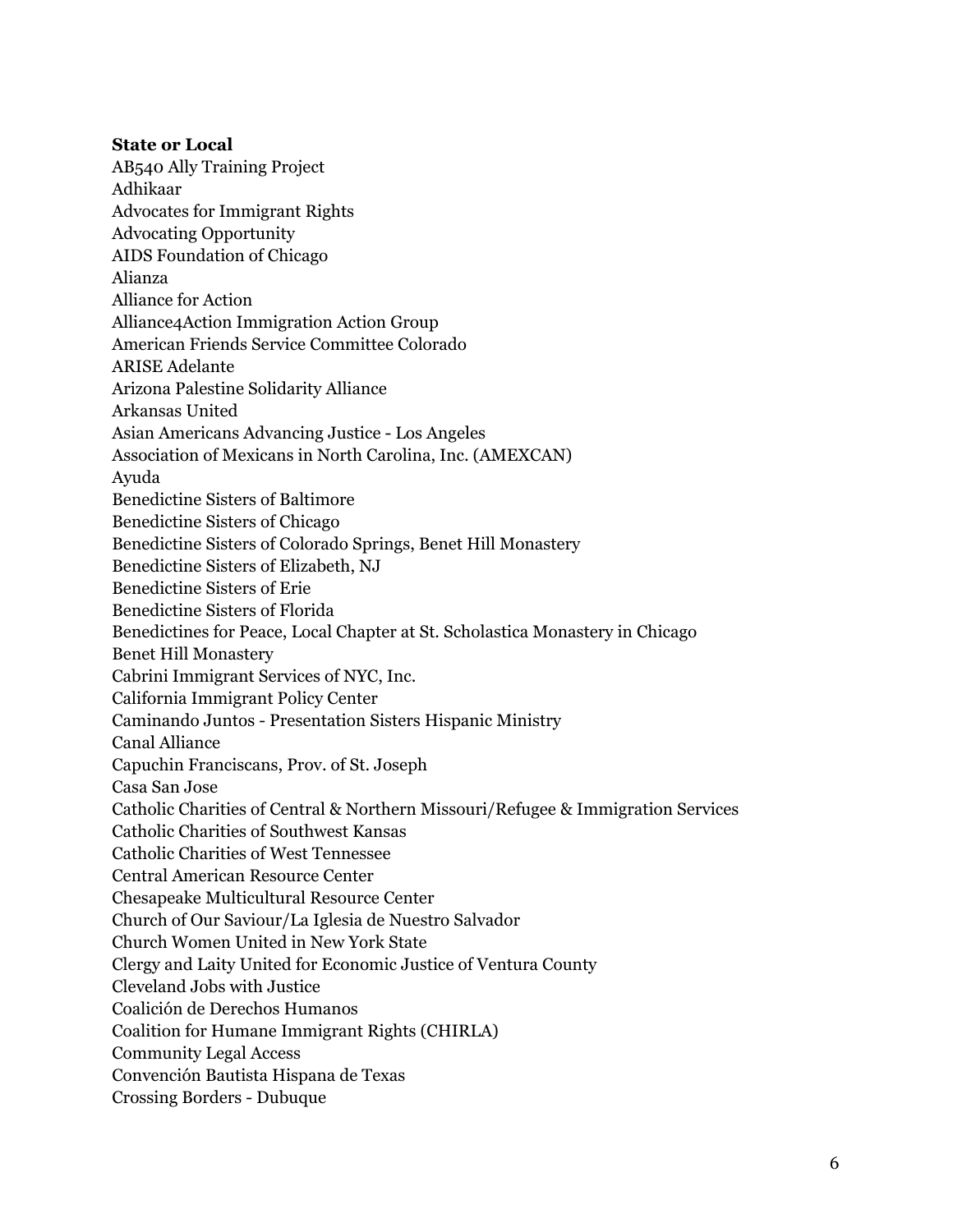CT Shoreline Indivisible Delaware Civil Rights Coalition Doctors for Camp Closure Oregon Chapter (D4CC Oregon) Dominican Sisters ~ Grand Rapids Dominican Sisters of Houston Dominican Sisters of Mission San Jose Dominican Sisters of San Rafael Education and Leadership Foundation El Centro Hispano, Inc. El Vínculo Hispano/The Hispanic Liaison End Domestic Abuse Wisconsin End Streamline Coalition Equality California Esperanza Immigrant Rights Project EverThrive Illinois Family Action Network Movement Franciscan Sisters of Allegany, New York Franciscans for Justice Greater New York Labor Religion Coalition Guatemala Solidarity Committee Haitian Americans United Inc. Heartland Alliance HIAS Pennsylvania IHM Sisters of Monroe, Michigan - Leadership Council Illinois Coalition for Immigrant and Refugee Rights Immaculate Heart of Mary Sisters, Immaculata, PA Immigrant and Refugee Committee, Sisters of the Most Precious Blood, O'Fallon, MO Immigration Action Coalition Immigration Institute of the Bay Area Immigration Refugee Covenant Group, United Churches of Olympia, WA Indivisible Chicago - South Side Indivisible Illinois Intercommunity Justice and Peace Center Interfaith Council for Peace & Justice International Center of Kentucky Jewsh Voice for Peace, Atlanta Chapter Kentucky Coalition for Immigrant and Refugee Rights Kids for College L.O.I.R.A. Lorain Ohio Immigrants Association La Unión Del Pueblo Entero Latino Pastoral Action Center Lowcountry Immigration Coalition LUCHA Arizona LUCHA Ministries, Inc. Lutheran Episcopal Advocacy Ministry NJ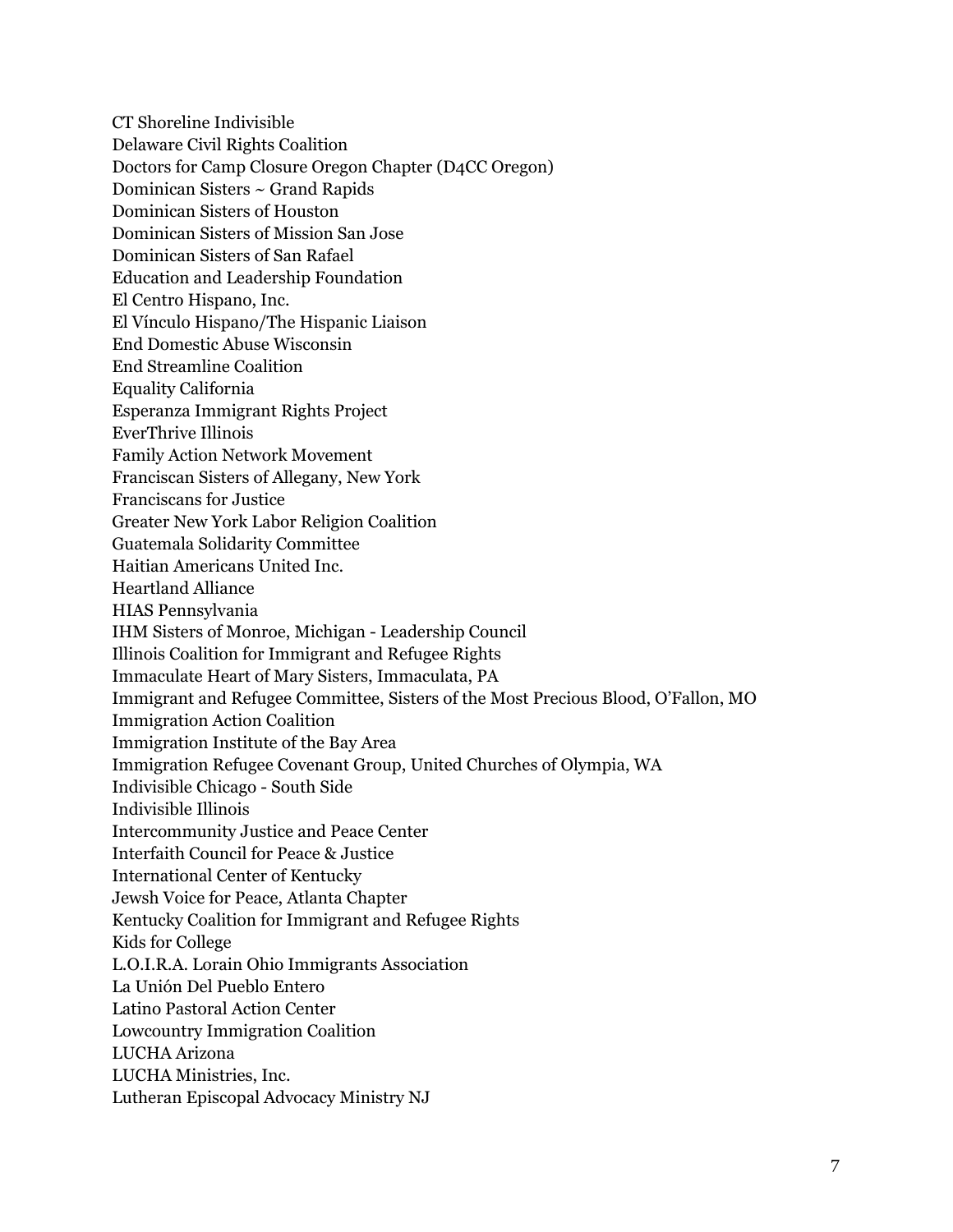Michigan Immigrant Rights Center Michigan United Migrant and Immigrant Community Action Project MinKwon Center for Community Action Mission Graduates Mississippi Center for Justice Mother of God Monastery **Motivation Motivates** Mount St. Scholastica Monastery, Atchison, Kansas Nationalities Service Center Nebraska Appleseed New York Immigration Coalition Benedictine Sisters of Newark, DE NHCUCC Immigrant and Refugee Support Group North Carolina Conference of the United Methodist Church North Carolina Justice Center Northeast Iowa Peace and Justice Center NOVA Catholic Community **OneAmerica** Opening Doors International Services, Inc. Our Lady of Guadalupe Monastery Pennsylvania Council of Churches Pennsylvania Immigration and Citizenship Coalition Pittsburgh LCLAA Progressive Leadership Alliance of Nevada Proyecto Santo Nino de Atocha Refugee Support Network Rian Immigrant Center Rio Grande Valley Equal Voice Network SC Appleseed Legal Justice Center Seattle Immigrant Rights Action Group Servants of Mary US/Jamaica Community Council Services, Immigrant Rights & Education Network (SIREN) Silver State Equality - Nevada Sintsirmas & Mueller Co. LPA Sisters of Charity of New York Sisters of Saint Francis Sisters of Saint Joseph of Chestnut Hill, Philadelphia, PA Sisters of St. Dominic of Blauvelt, New York Sisters of St. Francis, Dubuque Sisters of St. Francis, St. Francis Province Sisters of St. Joseph of Boston Sisters of St. Joseph of Carondelet, Albany Province Sisters of St. Joseph of Carondelet, LA Sisters of St. Joseph of Orange